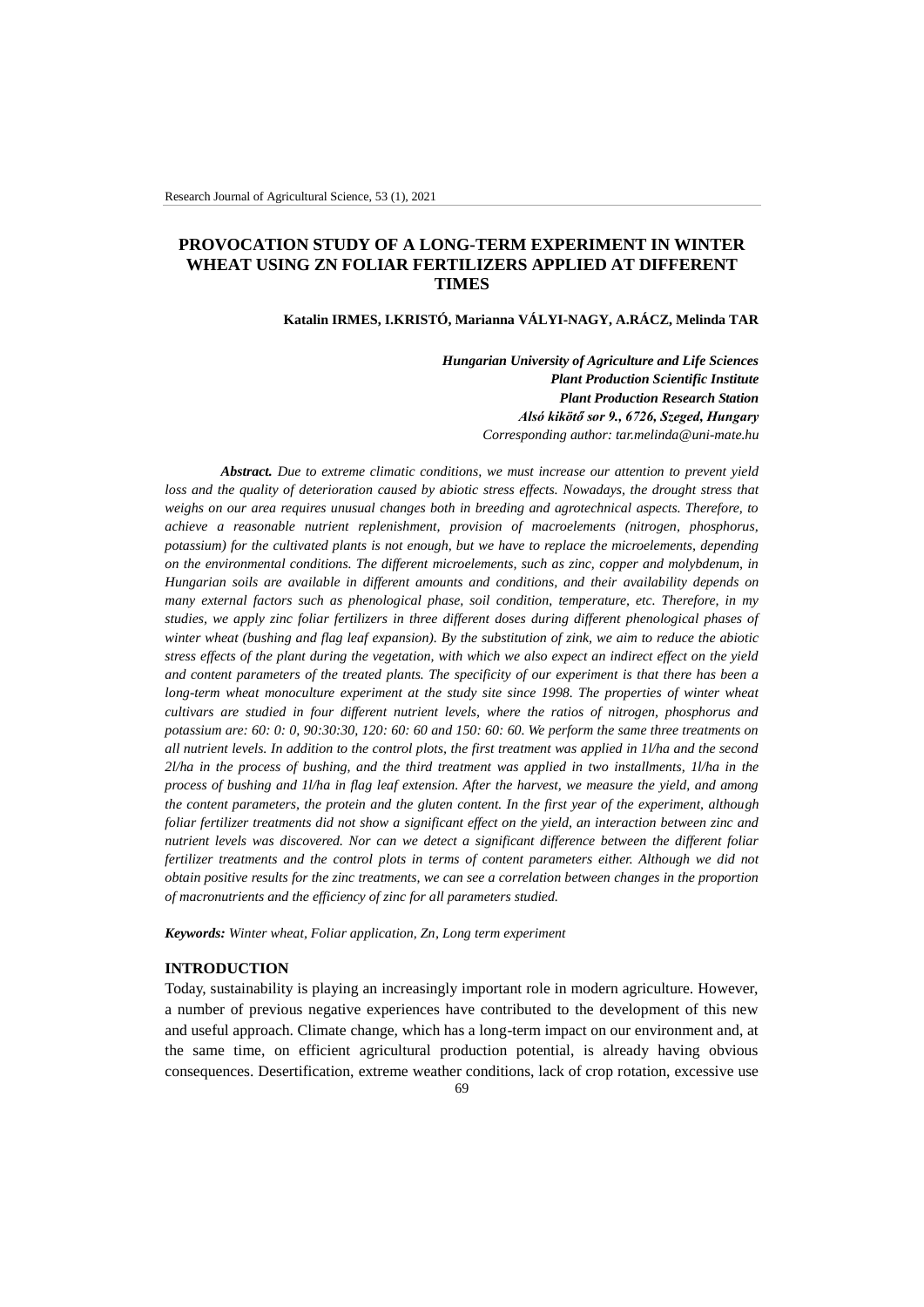of pesticides and fertilizers now also pose problems for researchers and growers that can no longer be remedied by many years of production experience and entrapment. In addition to radical attitudes, continuous innovation in agricultural production is needed to meet the needs of a growing population with the least possible environmental impact.

In order to meet the growing demand for food raw materials globally and increasingly determining agricultural production, the main goals of breeders include the breeding of plant varieties that can be grown well even in extreme weather conditions, have good adaptability and are resistant to pathogens and pests. However, we can effectively contribute to reducing negative impacts and increasing yields not only through breeding, but also through specific agrotechnical practices (soil cultivation, nutrient supplementation, plant protection, water management) developed for each crop species, or even for each variety and growing area. Among abiotic stress effects, changes caused by micronutrient deficiencies are almost negligible in different parts of the plant, but can result in yield losses of up to 10-30%, depending on sensitivity. Different microelements such as zinc, copper and molybdenum are present in different amounts and in different states in the soil of Hungary. The uptake of macroand micro-nutrients from the soil depends on a number of factors: the phenological phases of the plant, the physico-chemical properties of the soil, climatic factors, the cultivation method, etc. If one of these conditions is not met, even adequate amounts of nutrients in the soil become unavailable to the plants, and deficiency diseases may occur. Nowadays, therefore, smart nutrient supplementation practices not only mean providing macro-nutrients (nitrogen, phosphorus, potassium) to crops to achieve adequate yields (KRISTÓ ET AL. 2007., KRISTÓ ET AL. 2008.), but also require supplementation of micro-nutrients, depending on the environmental conditions.

Winter wheat is one of the dominant crops in domestic production. In recent decades, wheat production technology has changed significantly, inputs have decreased and weather anomalies due to climate change have a major impact on the yield. However, a variety that has been bred over many years can only reach its genetic potential if the site and growing conditions are suited to its needs(JAKAB ET AL. 2018, KRISTÓ ET AL. 2019.).

Winter wheat is one of the most important crops in domestic production. For a long time, its cultivation area has been close to 1 million hectares per year, the yield exceeds 5 million tons per year, and the average yield is around 5.5 tons / hectare, depending on the vintage. Over the past decades, wheat production technology has changed significantly, inputs have decreased and weather anomalies due to climate change have a major impact on the yield. However, a variety that has been bred over many years can only reach its genetic potential if the site and growing conditions are suitable for the needs of the variety (SZABÓ. 1987). With the exception of extreme growing areas in Hungary, winter wheat can be grown economically throughout the country, but among the agrotechnical factors, the judicious fertilization of winter wheat has a significant effect on yield (PEPO. 1995). Proper nutrient replenishment requires knowledge of the amount and dynamics of the nutrients taken up by the plant, the effect of the pre-sowing, the nutrient supply capacity of the soil and the growing objectives. According to the nutrient uptake dynamics of wheat, the plant takes up 90% of the nutrients needed to form the crop until the beginning of the calving period. In addition to the macroelements, the role of essential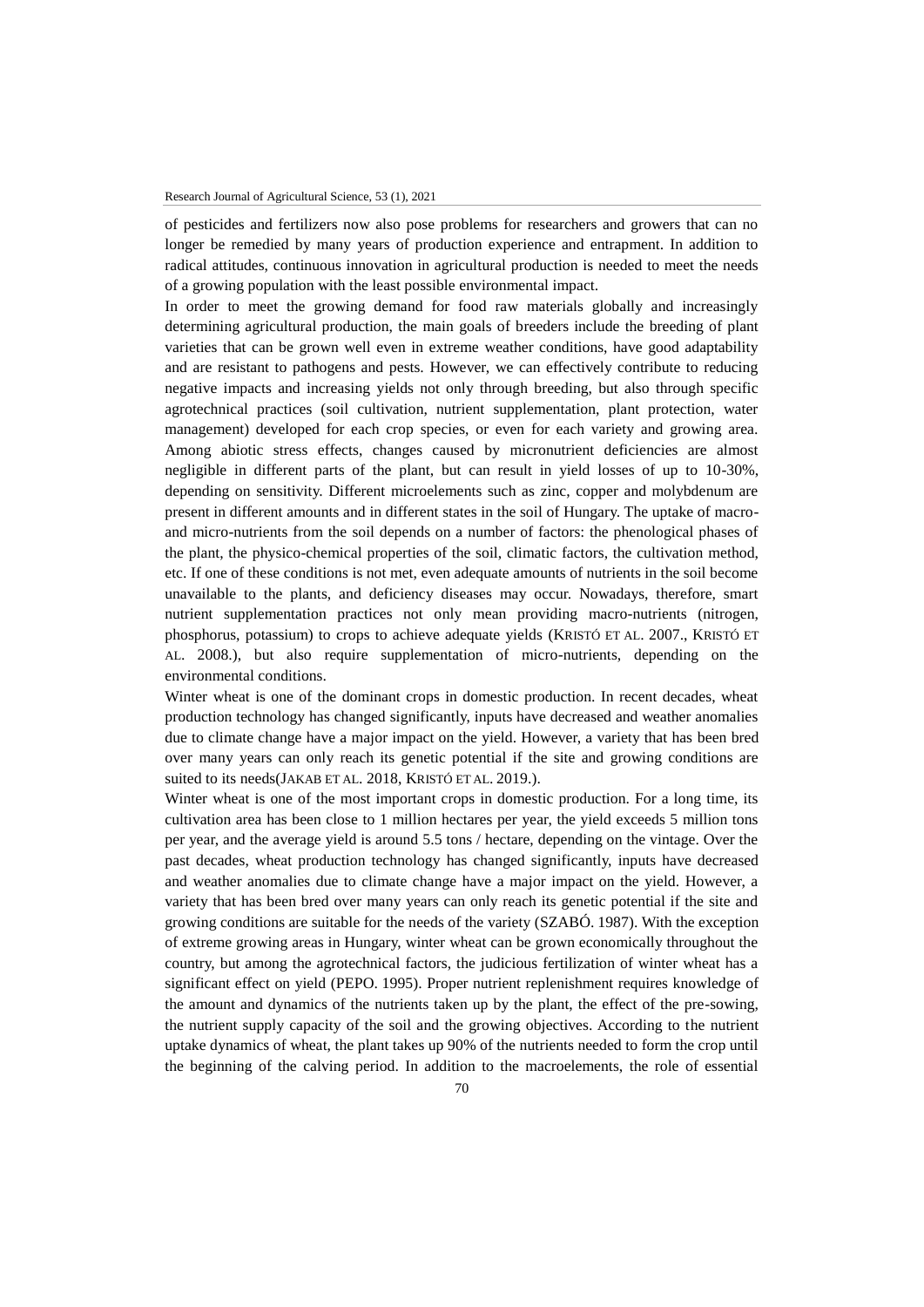microelements is not negligible, as their deficiency can reduce the efficiency of nitrogenphosphorus-potassium fertilization (BERGMANN AND NEUBERT. 1976). Their deficiency also reduces yields, increases the stress effect and may result in susceptibility to pathogens (JAGODIN. 1984; BERGMANN AND NEUBERT. 1976). Numerous domestic and foreign research and practice show that wheat is one of the most important crops that can sustainably meet the food needs of a growing population, based on its cultivability, adaptability and positive valueadded properties.

In the soil, the uptake of individual nutrients through the roots depends on a number of factors. They can bind to soil particles to varying degrees (e.g., clay content, pH), and the physical state of the soil (moisture content, compaction, aeration) can also affect the amount of nutrients available and uptake by plants (WOJTKOWIAK ET AL., 2014). In addition, the different nutrients interact: antagonism between some and synergism between others. Plants are able to take up nutrients not only through the roots, but also, to a lesser extent, through the leaves. Foliar fertilizers, or plant conditioners, are not considered as pesticides, but are important additives in nutrient replenishment (HARNOS ET AL., 2009). For some elements, foliar feeding is more efficient and economical under certain physiological conditions (SCHMIDT ET AL. 2005; SZAKÁL ET AL., 2006). In addition to basic fertilization with macroelements, foliar fertilization with complex or individual elements is becoming increasingly important (IZSÁKINÉ, 1987). Foliar fertilisers are used when there is a relative or absolute deficiency of a nutrient in the production area and the crop would suffer significant damage until the fertiliser doses applied to the soil are used up. The use of foliar fertilizers has become increasingly common in intensive agricultural practice, as they provide rapid and direct nutrient supply to plants at almost any phenological stage of the plant. In addition to macronutrients, micronutrients play a particularly important role in wheat production. The role of the latter is mainly reflected in the smooth functioning of life processes. If they are lacking, yields can be reduced and quality deteriorate. The importance of micronutrients is determined primarily by the physiological needs of the plant, but the quantity that can be found and absorbed in the soil must also be taken into account. Among the trace elements, zinc  $(Zn)$  is an essential element, essential for the life processes of living organisms. In wheat, the importance of zinc is in seed formation and root growth and in maintaining disease resistance. In the past decades, Zn deficiency has been a serious problem in arable land (PÉNTEK A., 2016). It is an essential microelement for plants, a significant enzyme component and enzyme activator. It is actively involved in protein metabolism and plant growth regulation by stimulating auxin production. It ensures the stability of membranes in cells (KÁDÁR I., 1979). Substances released as a result of zinc deficiency (sucrose, flavorings, extracts) attract plant-damaging pathogens to the leaf. Based on this, it can be said that zinc fertilization also contributes to disease control. It is present in small amounts in the soil, its mobility is poor, and it tends to increase with decreasing pH. The plant takes up Zn2 + ion or chelated form from the soil (MENGEL, 1976). Several studies have confirmed the antagonistic interaction of zinc and phosphorus in soil. Studies on this began in the first half of the 20th century. Nevertheless, THORNE (1957) concluded that, although phosphates act against the solubility of zinc in soil, it is doubtful that the formation of Zn deficiency can be explained by direct Zn precipitation by phosphates. In Hungary,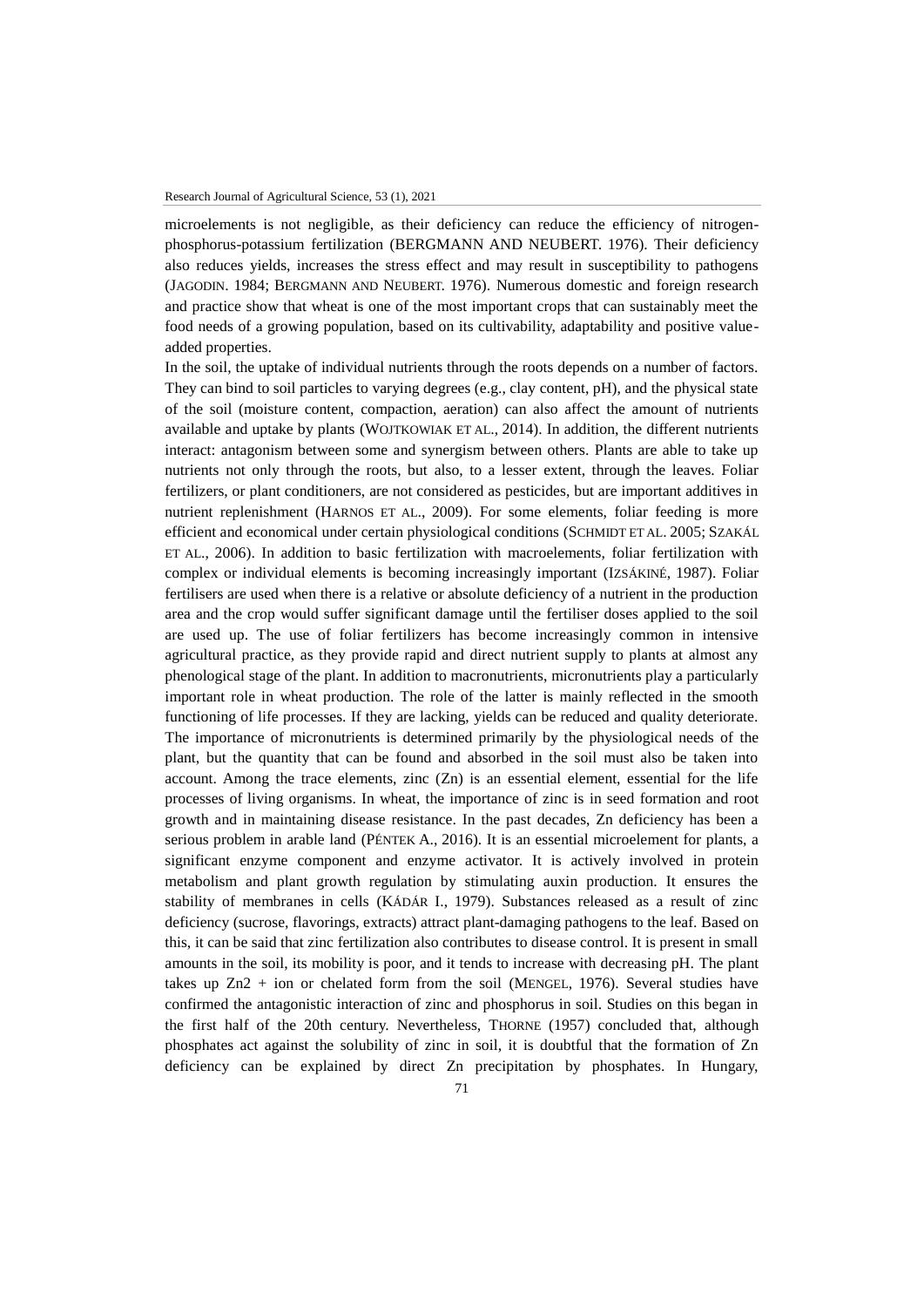POLLHAMMERNÉ (1973, 1981) carried out successful copper and zinc fertilization experiments to improve the quality of winter wheat. PECZNIK (1976) also used copper and zinc compounds in his experiments and demonstrated their positive effect on quality. RÓZSA AND HER COLLEAGUES (2011) investigated the effect of a basic zinc carbonate complex on winter wheat. Their experiments have shown that zinc has a positive effect on both the yield and quality parameters of winter wheat. The observations of TÓTH ET AL. (2018) in the border of Bogyiszló, on a weakly acidic, strongly zinc-deficient potassium-deficient loam soil, showed similar results. In Turkey, studies by İLKNUR A. (2017) showed that elevated doses of zinc had a positive effect on wheat nutritional parameters, especially its baking values. Similar results were obtained by PECK ET AL. (2008). In their studies, zinc foliar fertilization was used to influence the protein content of wheat.

In my research I compare the yield and content values of four winter wheat cultivars. The treatments will examine the effect of zinc-containing foliar fertilizers applied twice in the phenological phase in three different doses in a long-term cereal monoculture experiment.

#### **MATERIALS AND METHODS**

### **Growing area**

The experiments are set up in a small plot monoculture fertilization trial in four nutrient levels in four replications in a random block design, conducted since 1998 at the Szeged-Öthalom site of the National Agricultural Research and Innovation Centre.

The topography is flat, the soil is slightly alkaline, with a deep saline meadow chernozem, with an organic matter content of between 2.8 and 3.2%. Moderate N, good P2O5, good K2O, gold like concentration (KA): 42.

In 2019, an extended soil survey was conducted in the area, which revealed that the soil in the experimental area was zinc deficient, so foliar fertilizer treatments were designed to supplement the micro-nutrient zinc.

Soil preparation started on the 10th of October with disc harrowing, followed two days later by ploughing, rolling and combining.

The sowing date was 17th of October 2020. The net plot size was 9  $m^2$  in all cases, the gross plot size was  $12 \text{ m}^2$  and the row spacing was  $12 \text{ cm}$  (8 rows per plot). Sowing was carried out with a Wintersteiger Oyord plot seeder.

### **Varieties of winter wheat**

In the experiment, the results were averaged over four different varieties of winter wheat.

**Cellule** is a medium-large winter wheat with a spiny kernel and milling quality. Yield potential: 9-12 t/ha, stable, high yields even in dry years, resistant to fungal diseases.

**Ns Zvezdana**: a middle-aged, malting-quality variety, bred in Novi Sad. Good winter hardiness and resistance to fungal diseases (mainly leaf and stem rust, powdery mildew). Average yield potential: 5,6-7,7 t/ha.

**Gk Petur**: an intensive variety with excellent nutrient response, capable of high yields and malting quality, whatever the vintage. It produces excellent yields mainly in the north-eastern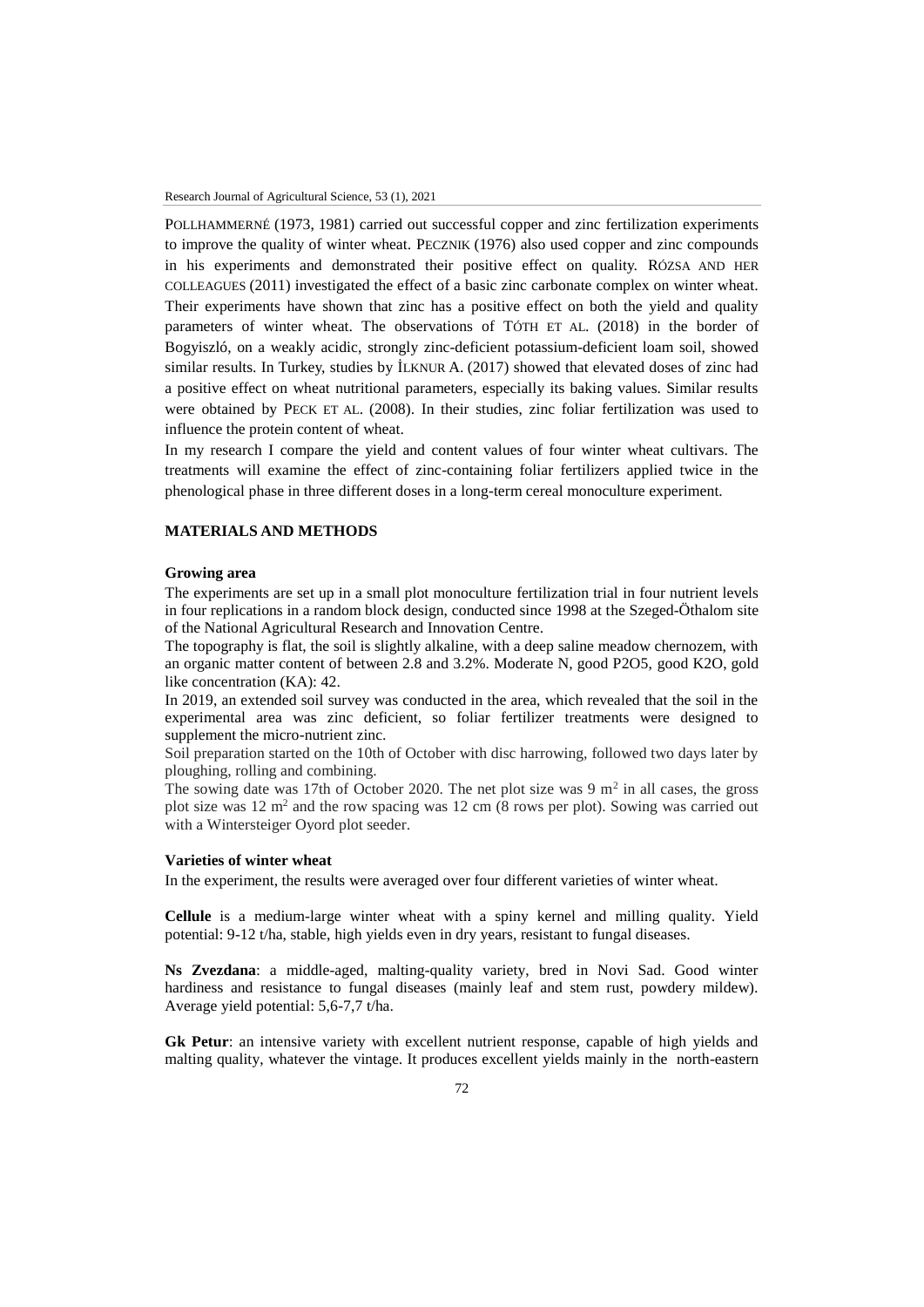regions and for many years in Romania, and is moderately resistant to diseases. It has been the variety tested in the current monoculture trial since its inception. Yield potential: 6,5-8,5 t/ha.

**Gk Pilis**: an early maturing winter wheat variety, with a high yield and A1 quality. It is prolific and has excellent bushing ability. Good resistance to the main diseases, powdery mildew, leaf and stem rust. Yield potential: 6,5-8,5 t/ha

### **Foliar fertilizer treatments**

In the experiment, 4 treatments were performed as follows: application of the control (nonfoliar fertilized) and a mono microelement-containing foliar fertilizer composition in three different doses during bushing and flag leaf spreading.

The tested foliar fertilizer contains a concentrated amount of a microelement that can alleviate the rate of crop loss due to unfavorable environmental conditions for wheat and the deterioration of quality parameters (eg gluten content, protein content).

### **Crop harvesting**

Harvesting was carried out with a Wintersteiger-type plot combine on 9th of July 2020, at full maturity. At harvest, the wheat harvested by the combine was collected in bags and the yield per plot was determined using a digital scale. For quality testing, 600-600 g samples were taken from each replicate of each treatment per variety in individually marked paper bags and the crude protein content and wet protein content were determined using a Foss Infratec1241 NIR grain analyser. Statistical evaluation of the data was carried out using the two-factor analysis of variance method with the aid of Microsoft Excel. The probability level was  $P=0.05$ as used in agricultural practice.

# **RESULTS AND DISCUSSIONS**

# **Yields**

Figure 1st shows the effect of fertilizer treatments on yields for the average of the winter wheat varieties studied. Compared to the plots treated with nitrogen alone, the 90-30-30 NPP treatment increased winter wheat yield by 10%, the 120-60-60 NPP treatment by 23% and the 150-60-60 NPP treatment by 27%, which was statistically confirmed at the 5% significance level. A statistically significant difference was also found between 60-0-0 and 120-60-60 and 150-60-60 nutrient levels and between 90-30-30 and 150-60-60 nutrient levels.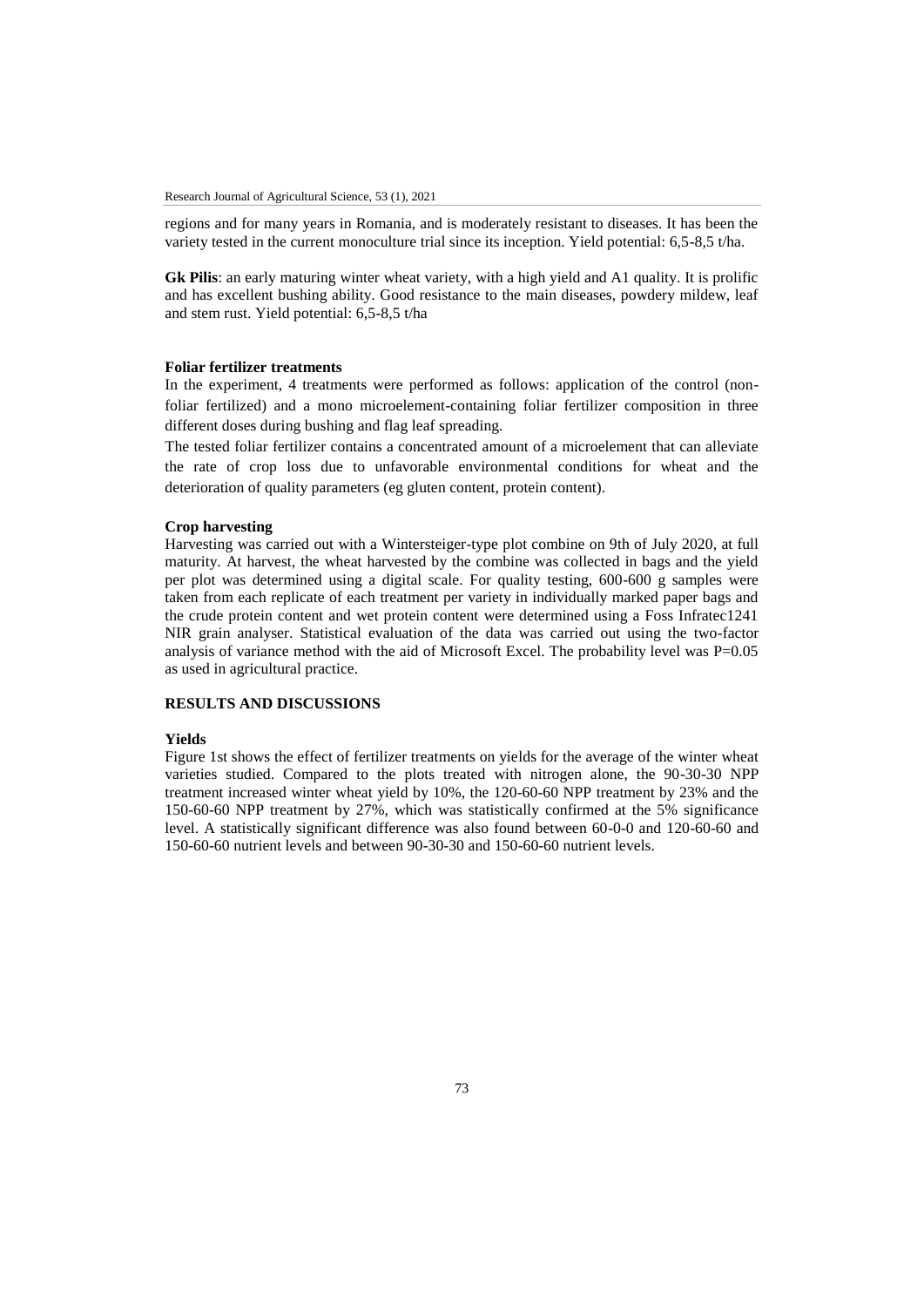

Research Journal of Agricultural Science, 53 (1), 2021

Figure 1. Evolution of yield (t/ha) with different fertilizer treatments

Figure 2nd shows that there is no significant difference in yield between the treatments when examining the effect of foliar zinc fertilizer treatments. It is also observed that the control plots as a whole produced a higher average yield compared to the treated plots. Compared to the control, the first treatment resulted in a yield reduction of 0.9%, the second in a yield reduction of 2% and the third in a yield reduction of 0.9%.



Figure 2. Yield trends (t/ha) for the treatments tested, averaged over the varieties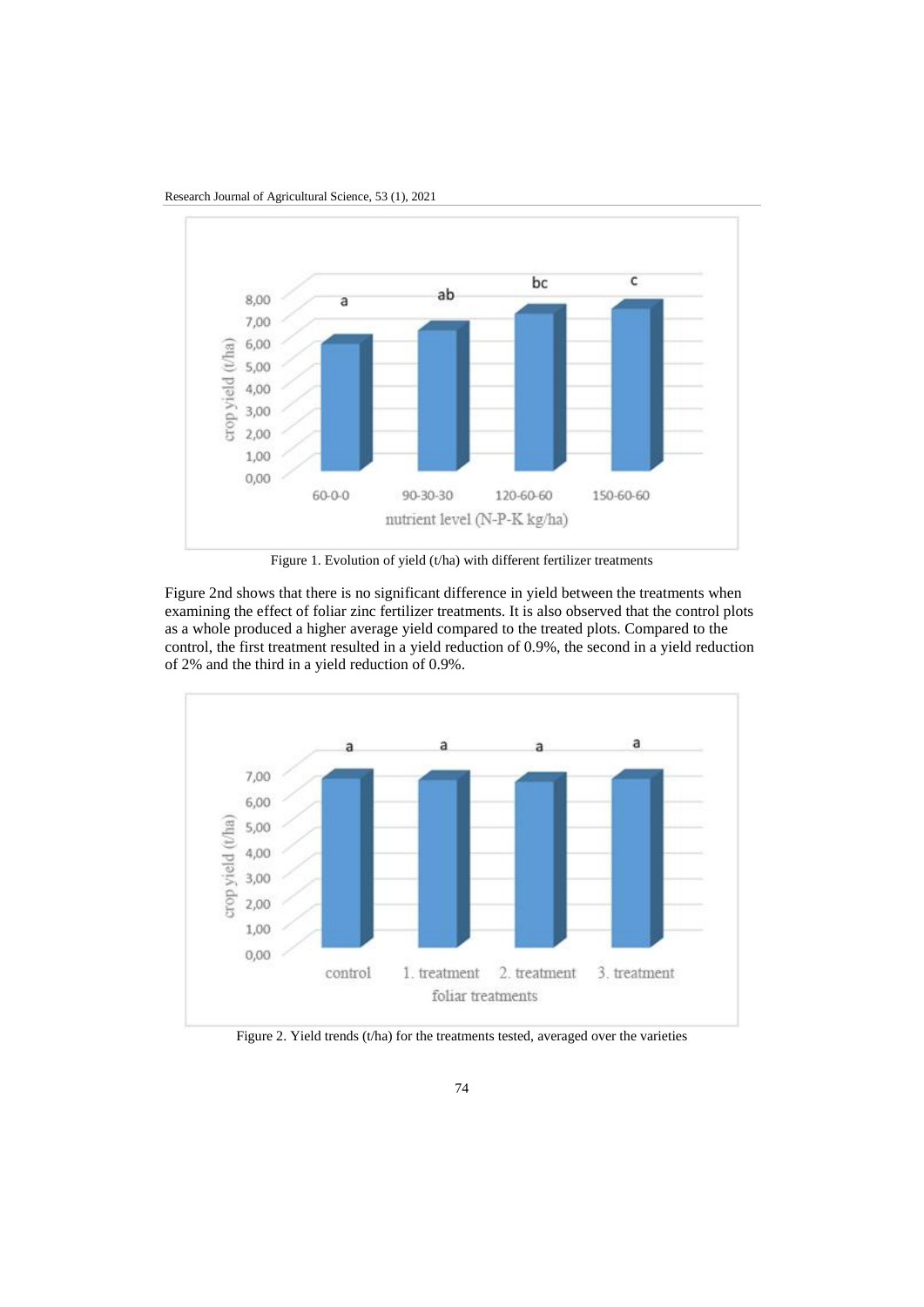Table 1st shows the results as a function of nutrient levels and zinc foliar fertilizer treatments. No statistically significant difference between treatments was obtained for any of the nutrient levels, but higher yields (3-27%) were obtained with increasing nutrient levels, both for the control and treated plots. At the lowest nutrient level (60-0-0), the lowest yield (5.6 t/ha) was obtained when comparing the results of the control and the three foliar fertilizer treatments. The second nutrient level (90-30-30) showed an increase in yield (7-13%) compared to the results of the first nutrient level, but without significant difference. At the third nutrient level (120-60-60), significantly higher yields (22-27%) were obtained in the control plots and in the first and third treatments compared to the lowest nutrient level. However, at the fourth nutrient level (150-60-60), the control and all treatments together gave significantly higher yield differences (24-30%) compared to the lowest nutrient level (60-0-0).

The treatments produced better yields than the control in only one case, at the 60-0-0 nutrient level. This yielded the lowest yield of 5.6 t/ha, while the highest yield was also obtained in the control plots at the 150-60-60 nutrient level. The results obtained show the effectiveness of increasing nutrient levels, but we could not measure a clear, verifiable effect on yield between treatments.

*Table 1.* 

| $SD_5\% = 1,23$ | treatments |             |             |             |
|-----------------|------------|-------------|-------------|-------------|
| nutrient levels | control    | 1.treatment | 2.treatment | 3.treatment |
| $60 - 0 - 0$    | 5,60       | 5,73        | 5.68        | 5.65        |
| $90 - 30 - 30$  | 6,35       | 6,28        | 6,10        | 6.33        |
| 120-60-60       | 7,10       | 7.03        | 6,83        | 7.08        |
| 150-60-60       | 7,30       | 7,10        | 7,25        | 7,25        |

Yield trends (t/ha) for the treatments and nutrient levels tested

### **1.1. Results of the grain nutrient contents**

The crude protein content and the gluten content were measured. The results were compared with the average of the cultivars, nutrient levels and foliar treatments.

The protein and gluten content has measured at the average of the 4 different winter wheat varietes. The results has been compared by the nutrient levels and the leaf fertilizer treatments.

# **1.1.1. Protein**

Figures 3rd and 4th show the evolution of protein content by nutrient levels and foliar fertilizer treatments for the average of the varieties studied. Statistically proven, only for the different nutrient levels were significant differences in the average protein content of the varieties found. The protein content of the grain increased with increasing nutrient levels. Compared to the 60- 0-0 nutrient dose, the 90-30-30 nutrient level was observed to be 0.75% higher, the 120-60-60 nutrient level 0.92% higher and the 150-60-60 nutrient level 1.38% higher in protein content, and only between the 90-30-30 and 120-60-60 nutrient levels no statistically significant difference was found (Figure 4).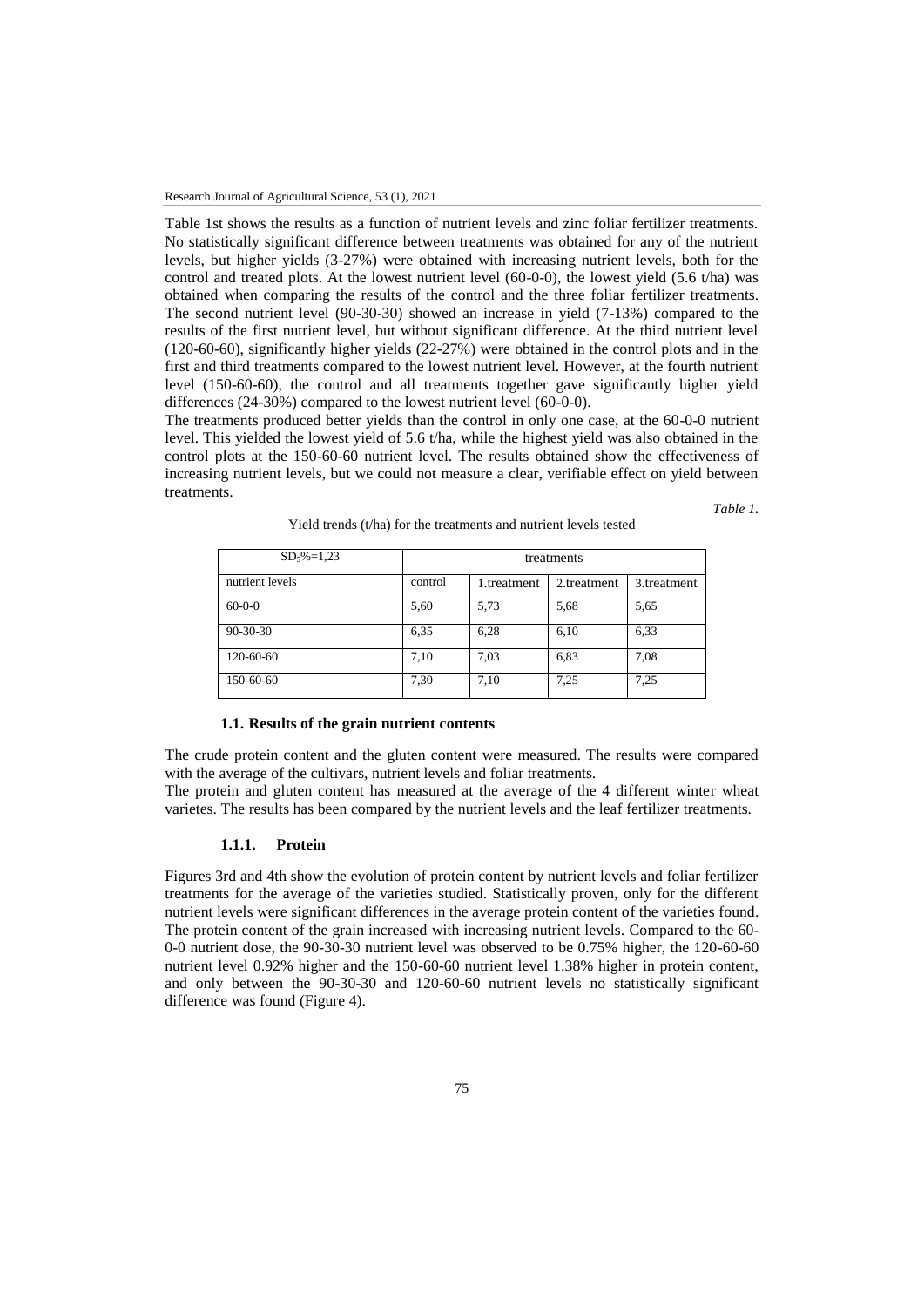

Research Journal of Agricultural Science, 53 (1), 2021

Figure 3. Protein content of grain yield (%) at different nutrient ratios



Figure 4. Protein content of grain yield (%) for different foliar treatments

The increase in nutrients increased the protein content of the crop in both control and treated plots (0.7-1.3%), but no significant difference was obtained between the two values. Except for the 150-60-60 nutrient level, where treatments 2 (13.54%) and 3 (13.53%) produced higher protein content compared to the control (13.43%), the control plots had the higher results for all other nutrient levels. When looking at the results of the treatments, a significant difference was obtained between the control and the lowest nutrient levels of the different treatments and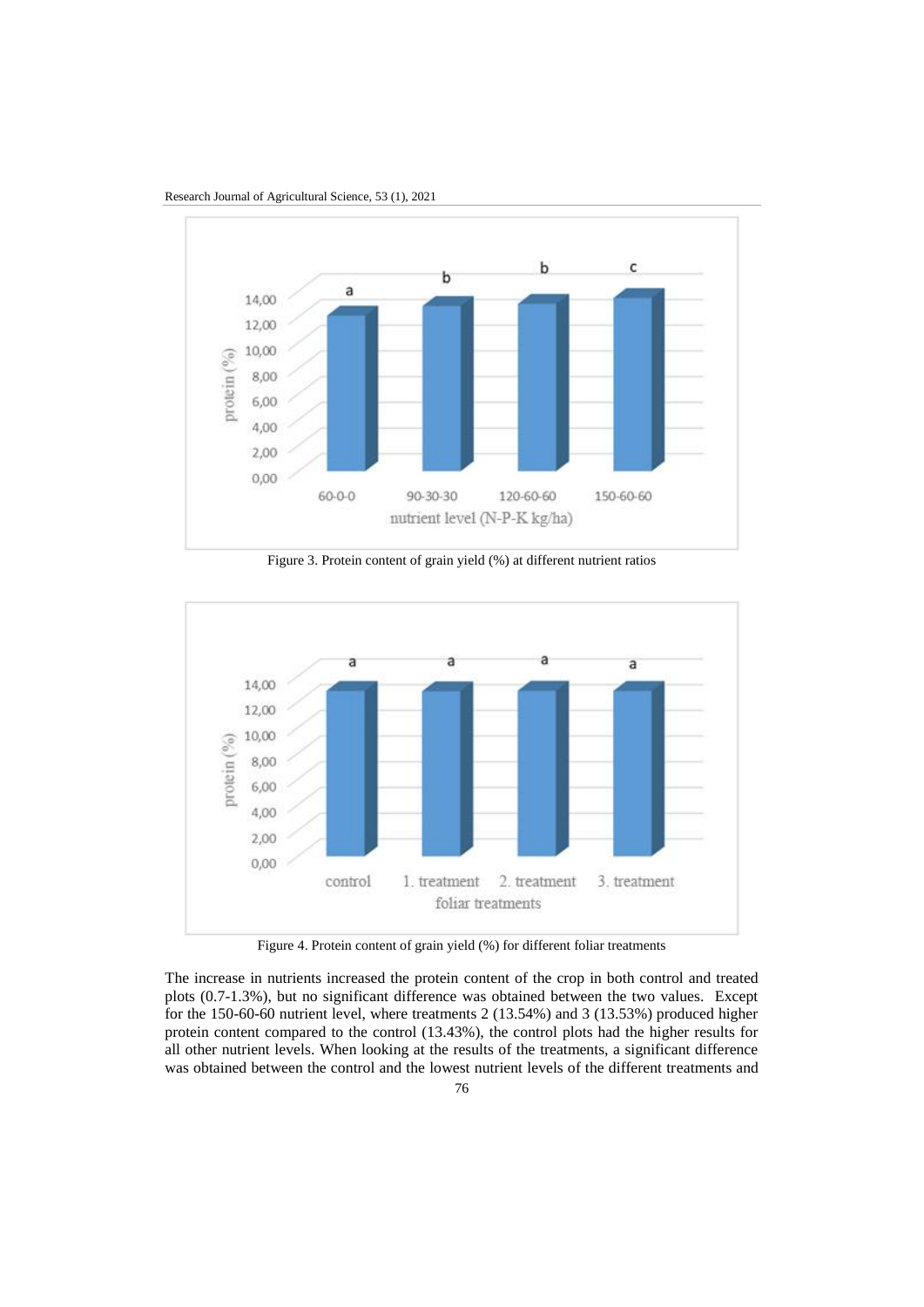the results for all other nutrient levels. There was statistical evidence that the addition of P and K increased the protein content in the crop regardless of the foliar fertilizer treatments applied (Table 2).

| Table |  |
|-------|--|
|-------|--|

| ັ<br>╯          | $\sim$ $\sim$ |            |             |             |
|-----------------|---------------|------------|-------------|-------------|
| $SD_5\% = 0.5$  | Treatments    |            |             |             |
| nutrient levels | control       | .treatment | 2.treatment | 3.treatment |
| $60-0-0$        | 11,98         | 12,06      | 12,17       | 12,19       |
| $90 - 30 - 30$  | 12,94         | 12,78      | 12,88       | 12,78       |
| 120-60-60       | 13,12         | 13,08      | 12,93       | 12,95       |
| 150-60-60       | 13,43         | 13,41      | 13,54       | 13,53       |

Crude protein content of grain yield (%) at different nutrient rations and foliar treatments

### **1.1.2. Gluten**

Figure 5th shows the evolution of the grain yield gluten content at each nutrient level, averaged over the varieties tested. The highest average value (29.1%) was obtained at the 150-60-60 nutrient level, while the lowest (24.56%) was obtained at the 60-0-0 nutrient level. A statistically significant difference was observed between 60-0-0 and all other nutrient levels. However, no significant difference was found between the results of the 90-30-30 and 120-60- 60 nutrient levels and between the results of the 120-60-60 and 150-60-60 nutrient levels, as the nutrient levels increase, the grain yield will also be higher. Compared to the 60-0-0 nutrient level, we measured a 2.6% increase in gluten content at the 90-30-30 nutrient level, a 3.4% increase at the 120-60-60 nutrient level and a 4.4% increase at the 150-60-60 nutrient level.



Figure 5. Gluten content (%) of grain yield at different nutrient ratios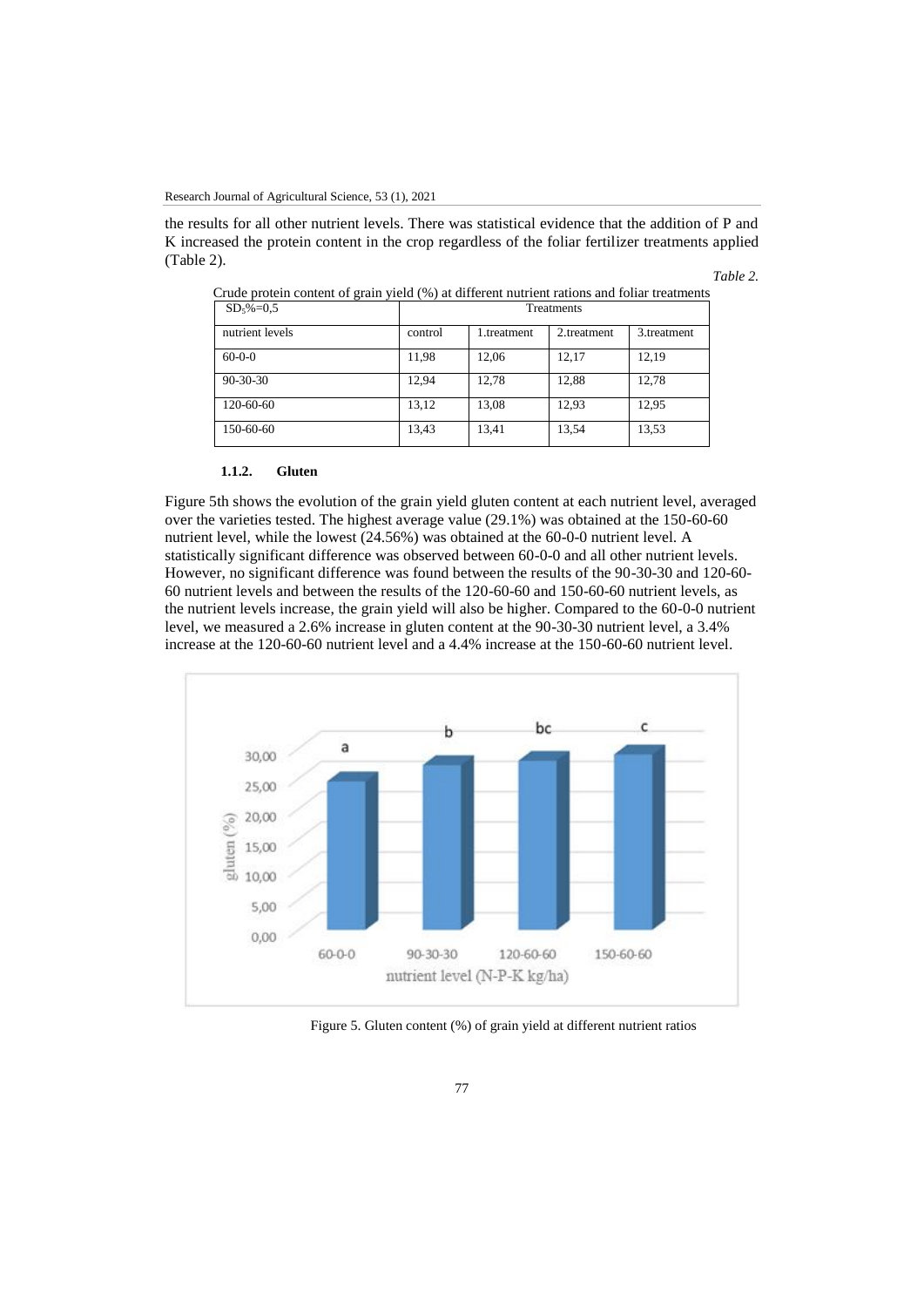In Figure 6th, the average of the foliar fertilizer treatments is shown for the tested varieties. The values varied between 27.04-27.3 %, which did not show statistically significant differences.



Figure 6. Gluten content (%) of grain yields under different treatments

No significant difference was obtained between the values obtained for the control and treated plots at any nutrient level. Only at the 150-60-60 nutrient levels, we obtained higher values (0.39%) in the treated plots (treatments 2nd and 3rd) than in the control. When examining the different treatments, we found that the lowest nutrient levels without phosphorus and potassium gave the poorest results, and we showed statistically that adding and increasing phosphorus and potassium significantly increased the grain yield in terms of gluten content.

*Table 3.* 

| $SD5%=1,58$    | <b>Treatments</b> |             |             |             |  |
|----------------|-------------------|-------------|-------------|-------------|--|
| Nutrien levels | control           | 1.treatment | 2.treatment | 3.treatment |  |
| $60 - 0 - 0$   | 23,70             | 24,62       | 24.98       | 24,93       |  |
| $90 - 30 - 30$ | 27,64             | 26,58       | 27.54       | 27,21       |  |
| 120-60-60      | 28,29             | 28,18       | 27,61       | 27,81       |  |
| 150-60-60      | 28,83             | 28,78       | 29,21       | 29,21       |  |

Gluten content (%) of grain yields at different nutrient rates and foliar treatments

# **CONCLUSIONS**

In the first year results, there was no detectable effect of foliar zinc fertilizer on either yield or yield. In all cases, increasing nutrient levels increased both yield and content. Although no positive results were obtained with zinc treatments in the study, a correlation between the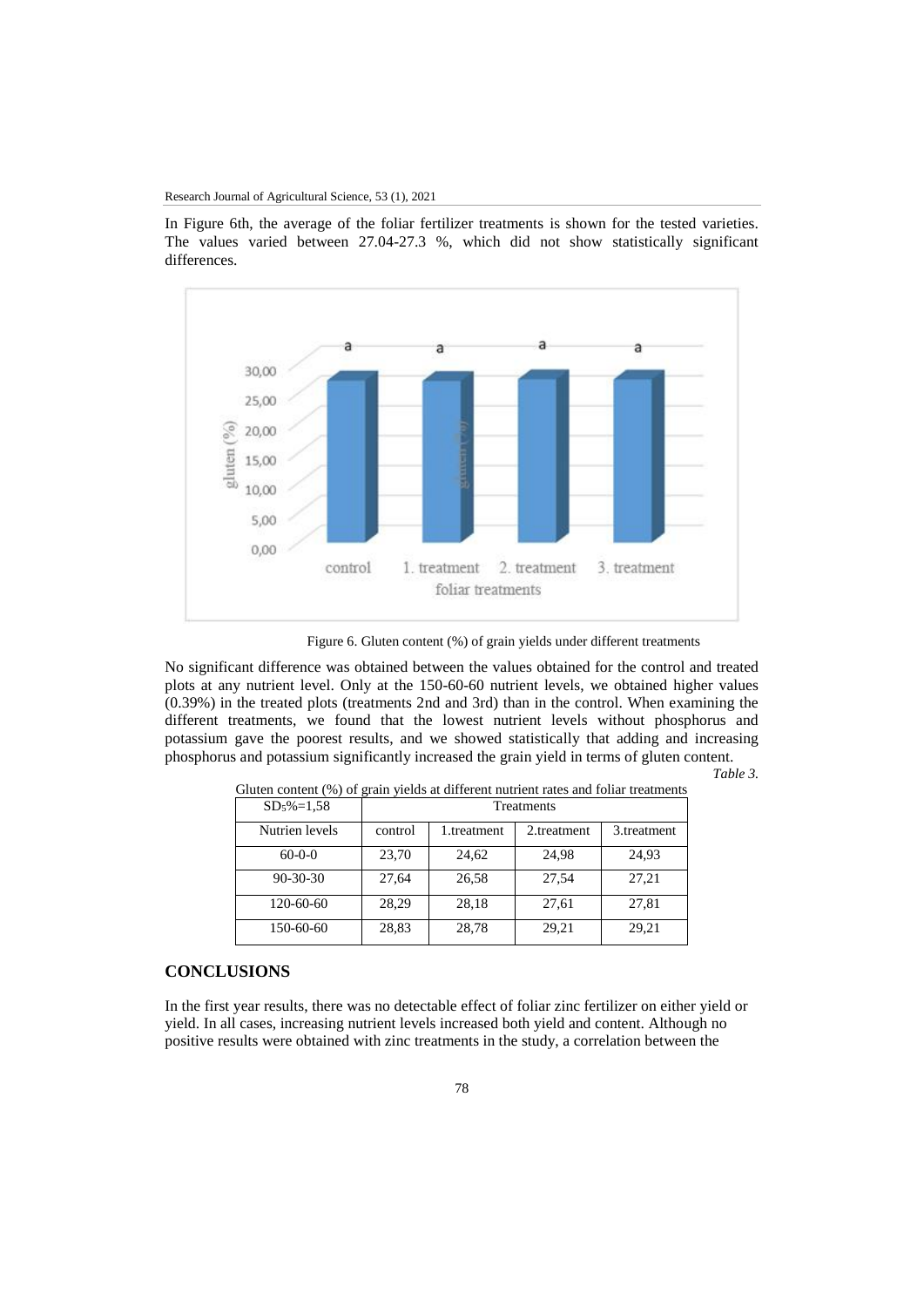change in the ratio of macroelements and the efficiency of zinc was observed for all the parameters studied.

# **BIBLIOGRAPHY**

BÉLTEKI, ILDIKÓ & TÓTH, SZILÁRD ZSOLT & HOLLÓ, SÁNDOR & AMBRUS, ANDREA, (2017[\)A](https://ideas.repec.org/a/ags/hukrgr/265398.html)  [csapadék Mennyiségének És Eloszlásának Hatása A Kukorica Termésmennyiségére Műtrágyázási](https://ideas.repec.org/a/ags/hukrgr/265398.html)  [Tartamkísérletben,](https://ideas.repec.org/a/ags/hukrgr/265398.html)" [Journal of Central European GreenInnovation,](https://ideas.repec.org/s/ags/hukrgr.html) Karoly Robert University College, vol. 5(1).

BERGMANN W., NEUBERT P., (1976): Pflanzendiagnoze und Pflanzenanalyse In: Árendás T., Csathó P., Németh T., (2001): Tápanyagellátás a minőségorientált búzatermesztésben In: A jó minősgű, keményszemű búza nemesítése és termesztése Ed: Bedő Z. Felelős kiadó: Bedő Z., Búvár G., Matuz J. (2001) Martonvásár – Nádudvar – Szeged p.73- 74 pp.

HARNOS N., ERDÉLYI É., ÁRENDÁS T., (2009): Tartamkísérletek jelentősége a klímaváltozás hatásainak tanulmányozásában. Tartamkísérletek jelentősége a növénytermesztés fejlesztésében. Szerk: Berzsenyi Z és Árendás T, ISBN:978-963-8351-36-4, A Magyar Tudományos Akadémia Mezőgazdasági Kutatóintézete, Martonvásár, p. 101-106

IZSÁKI Z-NÉ (1987): Alap- és levéltrágyázás hatása a takarmánylucerna termésére és beltartalmára. Növénytermelés. 36. 377-383.

JAGODIN B. A., (1984): Sulphur, magnesium and micronutrients and theirrole in plantnutrition. In: Harmati I. 1987: A tápanyagok szerepe. Ed: Barabás Z. (1987): A búzatermesztés kézikönyve. Mezőgazdasági Kiadó, Budapest 356 p.

JAKAB, P.; MASA, N., JUSZTIN, Á, B[ARANYI](https://m2.mtmt.hu/api/author/10063020), A., K[RISTÓ](https://m2.mtmt.hu/api/author/10013604), I., H[ÓDINÉ](https://m2.mtmt.hu/api/author/10029639), SZ. M., (2018): [Study of](https://m2.mtmt.hu/api/publication/3389433)  [fertilization on the yield components, yield and quality of winter wheat.](https://m2.mtmt.hu/api/publication/3389433) Research Journal of Agricultural Science 50 : 93-99.

KÁDÁR I., 1979. Földmuvelésünk N-, P- és K-mérlege. Agrokémia és Talajtan. 28. 527–545

KÁDÁR I.- SHALABY, M.N. (1984): A nitrogén és a réztrágyázás közötti kölcsönhatások vizsgálata meszes homoktalajon. Agrokémia és talajtan, 33. 268-274 p.

K[RISTÓ](https://m2.mtmt.hu/api/author/10013604), I ; S[ZARVAS](https://m2.mtmt.hu/api/author/10060197), A ; SZARVAS, M ; P[ETRÓCZI](https://m2.mtmt.hu/api/author/10010884), I M (2007): [A tápanyagellátás hatása az őszi búza](https://m2.mtmt.hu/api/publication/2046321)  [fejlődésére.](https://m2.mtmt.hu/api/publication/2046321) Agrár- és Vidékfejlesztési Szemle 2 : 2 pp. 119-124.

K[RISTÓ](https://m2.mtmt.hu/api/author/10013604); I., HEGEDŰS, SZ,; P[ETRÓCZI](https://m2.mtmt.hu/api/author/10010884) I. M., (2008). [Investigation of the development of winter wheat](https://m2.mtmt.hu/api/publication/2057212)  [under different fertilizer rates.](https://m2.mtmt.hu/api/publication/2057212) Cereal Research Communications 36 : 1183-1186. p.

K[RISTÓ](https://m2.mtmt.hu/api/author/10013604); I., ; TAR; M., IRMES. K., J[AKAB](https://m2.mtmt.hu/api/author/10013064), P., PETRÓCZI I. M.: (2019): [Effects of nitrogen supply on](https://m2.mtmt.hu/api/publication/30825856)  [rate of weight of straw and ear and on the chlorofill content of three winter wheat varieties.](https://m2.mtmt.hu/api/publication/30825856) Research Journal of Agricultural Science 51., 138-142.

MENGEL, K. (1976): A növények táplálkozása és anyagcseréje. Ernährung und Stoffwechsel der Planze. Mezőgazdasági Kiadó, Budapest, 162-163.

PECK, A. – MCDONALD, G. – GRAHAM, R. (2008): Zinc nutrition influences the protein composition of flour in bread wheat (Triticum aestivum L.). Journal of Cereal Science. 47. pp. 266-274.

PECZNIK, J. (1976): Levéltrágyázás. Mezőgazdasági Kiadó Budapest.

PEPÓ, P. (1995): Újabb adatok az őszi búza fajtaspecifikus tápanyagellátásához, Debreceni Agrártudományi Egyetem Tudományos Közleményei, Tom. XXXII. Debrecen, 125-142. p.

PÉNTEK, A., & FAZEKAS, C. (2016). A cink hiányának kiváltó okai a talaj-növény rendszerben. Acta Agraria Kaposváriensis, 20(1), 48-61.

POLLHAMMERE- NÉ (1973): A búza minősége a különböző agrotechnikaikísérletekben. Akadémiai Kiadó,Budapest. 199-257.

RÓZSA, E. – PECZE, ZS. – NAGY, L. – SZAKÁL, P. (2011): Az esszenciális mikroelemek jelentősége. Acta Agronomica Óváriensis. 53. (1.) pp. 125-129.

SZABÓ, M. (1987): Fajtakérdés, fajtarotáció, fajtavédelem, In: Barabás Z.: A búzatermesztés kézikönyve, Mezőgazdasági Kiadó, Budapest, 237-251. p.

SCHMIDT, R., SZAKÁL, P., KALOCSAI, R., GICZI, ZS. (2005): The effect of copper and zinc treatments and precipitation on the yield and baking quality of wheat. Acta Agronomica Óvariensis, 47. 1. 196-201.